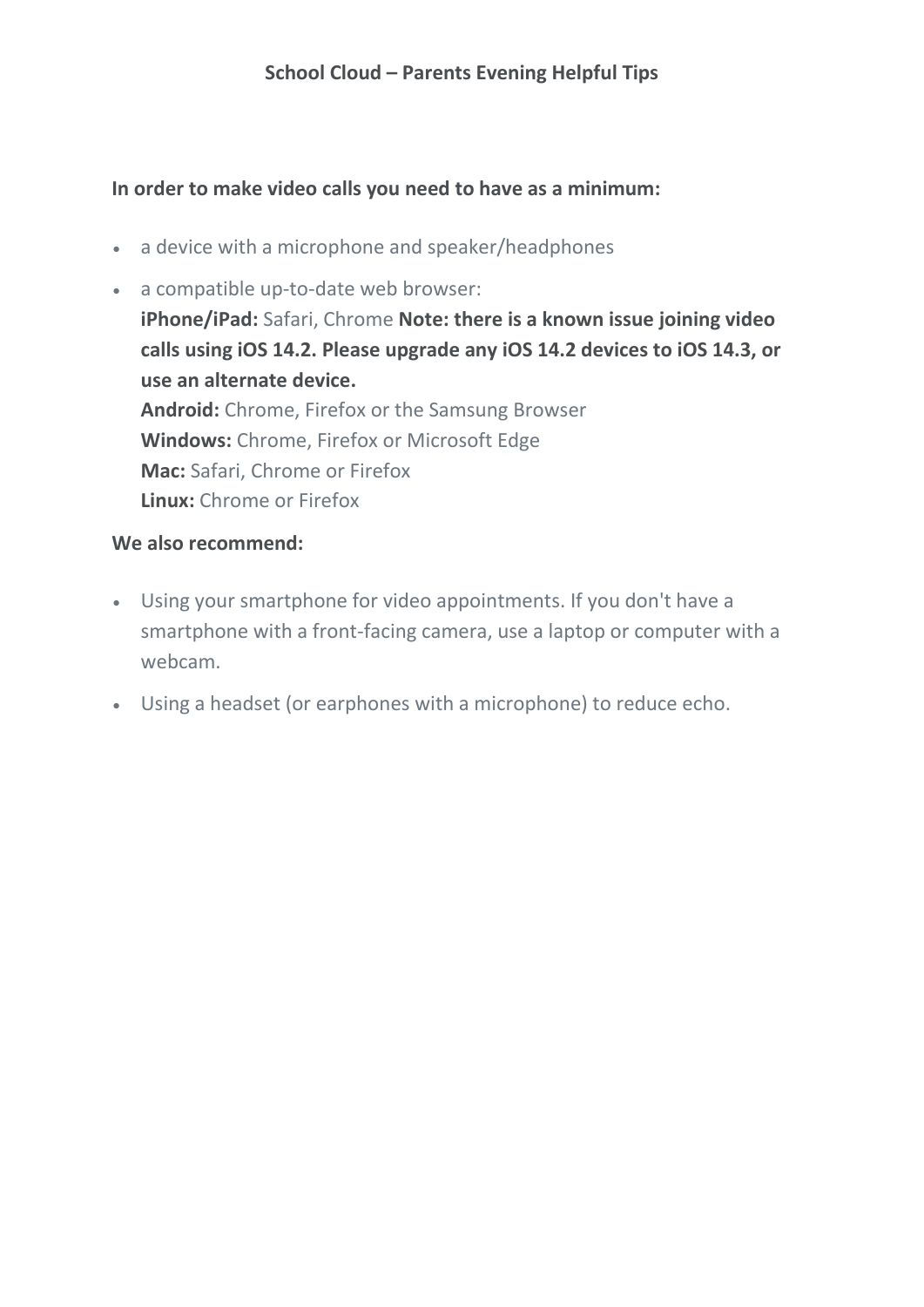# **How to attend your appointments via video call**

### • **1. Log in and go to the Evening**

On the day of the video appointments (or before, if you want to test your camera and microphone, etc) login to Parents Evening via the Parents Evening tab in Weduc, or click the login link from the bottom of the email confirmation you will have received.

- At the top of the page you will see a **blue notice** telling you that you have upcoming video appointments, as well as a *"click here"* link which allows you to check that your internet connection and device can successfully connect to a video call.
- The **green** *Join Video Appointments* button allows you to join your appointment on the day - or to test your camera/microphone at any time.

### **2. Check Audio and Video**

When you click *Join Video Appointments* the *Check Audio and Video* screen will be displayed. You may at this point be asked if you wish to allow access to your camera/microphone, in which case please click yes.

From here you can blur your background in video calls, turn on or off your microphone and camera, change which devices are being used for the call, and check your microphone and speakers. Once you are happy, click *Proceed to Video Call*.

## **3. The Video Call**

On this screen you can see the following, when in a call:

- At the top left the teacher name for the current and next appointment
- At the top right a countdown to the start of the appointment.
- At the bottom the control buttons allow you to mute the mic or turn off the camera. The cogwheel allows you to change the settings, such as blurring your background, or choosing to use a different mic or camera (if you have more than one available).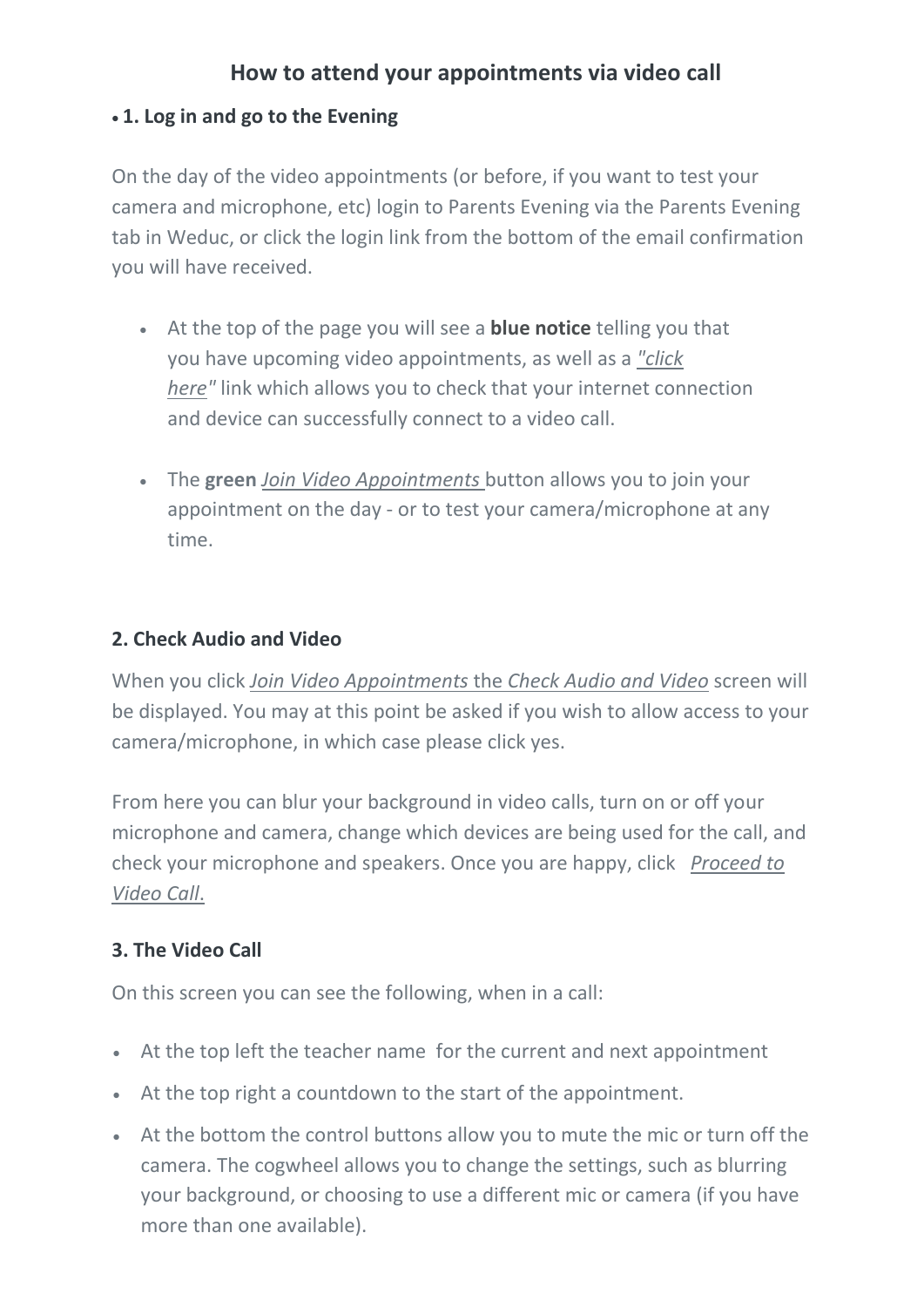### **4. Making a call**

Click the *Start Appointment* button. You will see yourself in the bottom right corner of the screen (unless you have no camera, or have chosen to turn it off). If the teacher has not yet joined you will see a notice to that effect in the centre of the screen.

### **5. Follow on calls**

If you have a consecutive appointment scheduled the screen will display a *Start Next Appointment* button. When you are ready to proceed, click on it

# **Note** that if you delay starting a call it does **not** extend the duration for that appointment.

The appointment will always end at the scheduled times.

If you do not have a consecutive appointment, but you have not completed your final scheduled appointment you will see a countdown telling you how long until the start of your next appointment.

Once your final appointment for the evening is complete you will see a message advising you of this.

## **6. Inviting another parent/guardian to join your appointments**

You can give **ONE** other parent/guardian access to join your video appointments in respect of each student linked to you that is involved in the conference. You can grant this access at the time of booking, or later if required.

1. Once you have made your bookings (or when you later log in and go to *My Bookings*) click on the *Invite Parent/Guardian* link at the top of the list of your bookings. If you have already sent an invitation this link will show as *Manage Invites* instead.

2. You will then be presented with a box asking for the details of the parent/guardian to be given access.

If there is more than one student linked to you and involved in the evening they will all be shown. You **must** enter a *Name*, and an *Email address,* as well as tick the box to consent to that person being given access to the information used to make the appointments.